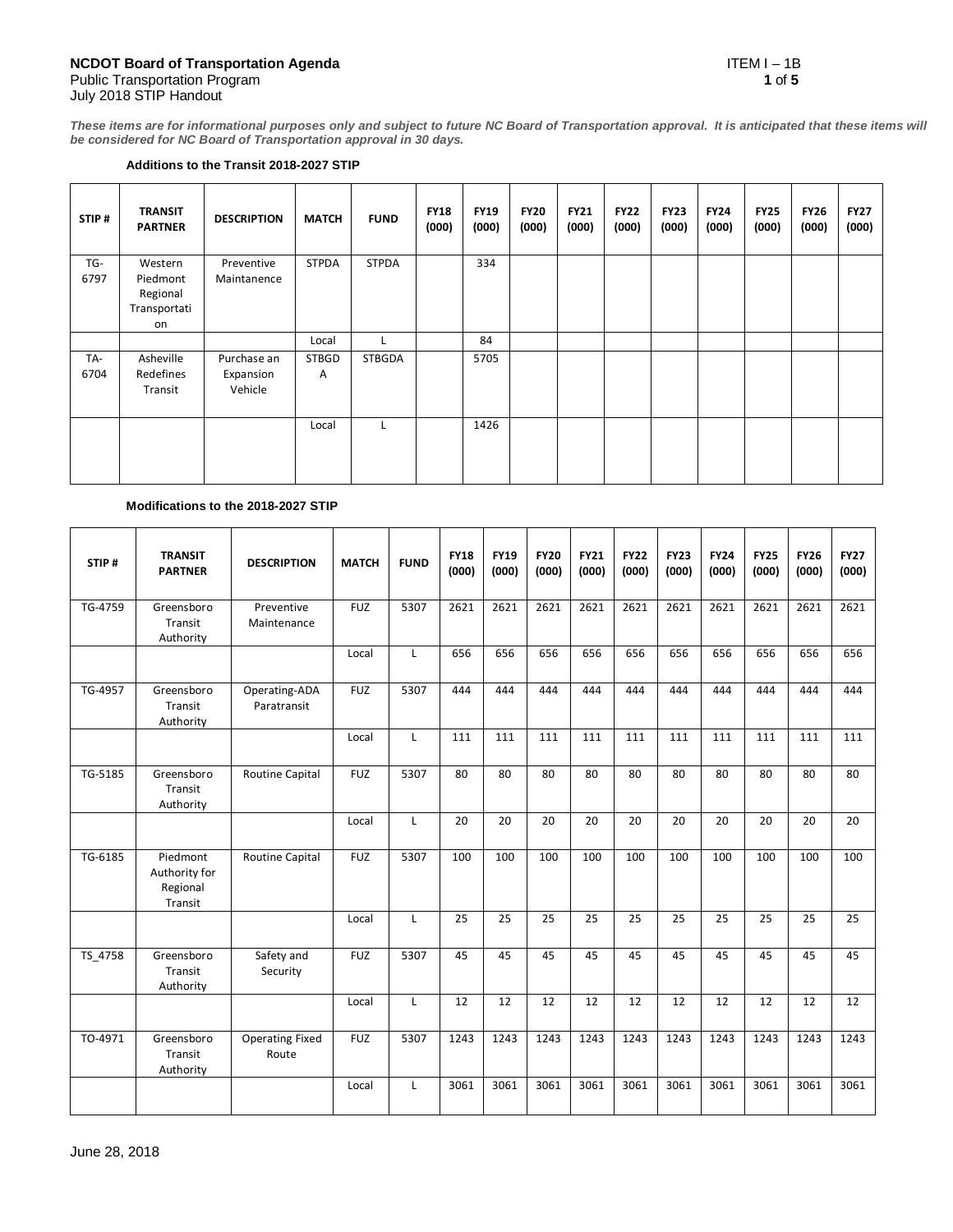### **NCDOT Board of Transportation Agenda** ITEM I – 1B Public Transportation Program **2** of **5**

July 2018 STIP Handout

**These items are for informational purposes only and subject to future NC Board of Transportation approval. It is anticipated that these items will be considered for NC Board of Transportation approval in 30 days.**

| TO-5209 | Piedmont<br>Authority for                                        | <b>Operating Fixed</b><br>Route            | <b>FUZ</b>  | 5307 | 200  | 200  | 200 | 200             | 200 | 200             | 200 | 200 | 200 | 200 |
|---------|------------------------------------------------------------------|--------------------------------------------|-------------|------|------|------|-----|-----------------|-----|-----------------|-----|-----|-----|-----|
|         | Regional<br>Transit                                              |                                            |             |      |      |      |     |                 |     |                 |     |     |     |     |
|         |                                                                  |                                            | Local       | L    | 200  | 200  | 200 | 200             | 200 | 200             | 200 | 200 | 200 | 200 |
| TO-5221 | Guilford<br>County<br>Transportation<br>and Mobility<br>Services | <b>Operating Fixed</b><br>Route            | <b>FUZ</b>  | 5307 | 70   | 70   | 70  | 70              | 70  | 70              | 70  | 70  | 70  | 70  |
|         |                                                                  |                                            | Local       | Г    | 70   | 70   | 70  | 70              | 70  | 70              | 70  | 70  | 70  | 70  |
| TA-6698 | Greensboro<br>Transit<br>Authority                               | <b>GTA</b><br>Replacement<br><b>Buses</b>  | CMAQ        | CMAQ | 1908 | 1946 |     |                 |     |                 |     |     |     |     |
|         |                                                                  |                                            | Local       | L    | 477  | 487  |     |                 |     |                 |     |     |     |     |
| TA-4767 | Greensboro<br>Transit<br>Authority                               | Replacement<br>Paratransit<br><b>Buses</b> | <b>FBUS</b> | 5339 | 562  | 562  | 562 | 562             | 562 | 562             | 562 | 562 | 562 | 562 |
|         |                                                                  |                                            | Local       | L    | 141  | 141  | 141 | 141             | 141 | 141             | 141 | 141 | 141 | 141 |
| TA-6690 | Piedmont<br>Authority for<br>Regional<br>Transit                 | Replacement<br>Vehicles                    | <b>FBUS</b> | 5339 | 43   | 43   | 43  | 43              | 43  | 43              | 43  | 43  | 43  | 43  |
|         |                                                                  |                                            | Local       | L    | 11   | 11   | 11  | 11              | 11  | 11              | 11  | 11  | 11  | 11  |
| TA-6689 | Guilford<br>County<br>Transportation<br>and Mobility<br>Services | Replacement<br>Vehicles                    | <b>FBUS</b> | 5339 | 46   | 46   | 46  | 46              | 46  | 46              | 46  | 46  | 46  | 46  |
|         |                                                                  |                                            | Local       | Г    | 12   | 12   | 12  | 12              | 12  | 12              | 12  | 12  | 12  | 12  |
| TD-4279 | Greensboro<br>Transit<br>Authority                               | Renovation of J<br>Douglas Gaylon<br>Depot | <b>FBUS</b> | 5339 | 960  |      |     |                 |     |                 |     |     |     |     |
|         |                                                                  |                                            | State       | T    | 142  |      |     |                 |     |                 |     |     |     |     |
|         |                                                                  |                                            | Local       | L    | 142  |      |     |                 |     |                 |     |     |     |     |
| TO-6139 | Greensboro<br>Transit<br>Authority                               | Section 5310<br>Operating                  | FEPD        | 5310 | 49   | 49   | 49  | 49              | 49  | 49              | 49  | 49  | 49  | 49  |
|         |                                                                  |                                            | Local       | L    | 49   | 49   | 49  | 49              | 49  | 49              | 49  | 49  | 49  | 49  |
| TQ-7000 | Greensboro<br>Transit<br>Authority                               | Section 5310<br>Program<br>Administration  | <b>FEPD</b> | 5310 | 25   | 25   | 25  | $\overline{25}$ | 25  | $\overline{25}$ | 25  | 25  | 25  | 25  |
| TQ-6783 | Greensboro<br>Transit<br>Authority                               | Section 5310<br>Capital Project            | FEPD        | 5310 | 175  | 175  | 175 | 175             | 175 | 175             | 175 | 175 | 175 | 175 |
|         |                                                                  |                                            | Local       | L    | 44   | 44   | 44  | 44              | 44  | 44              | 44  | 44  | 44  | 44  |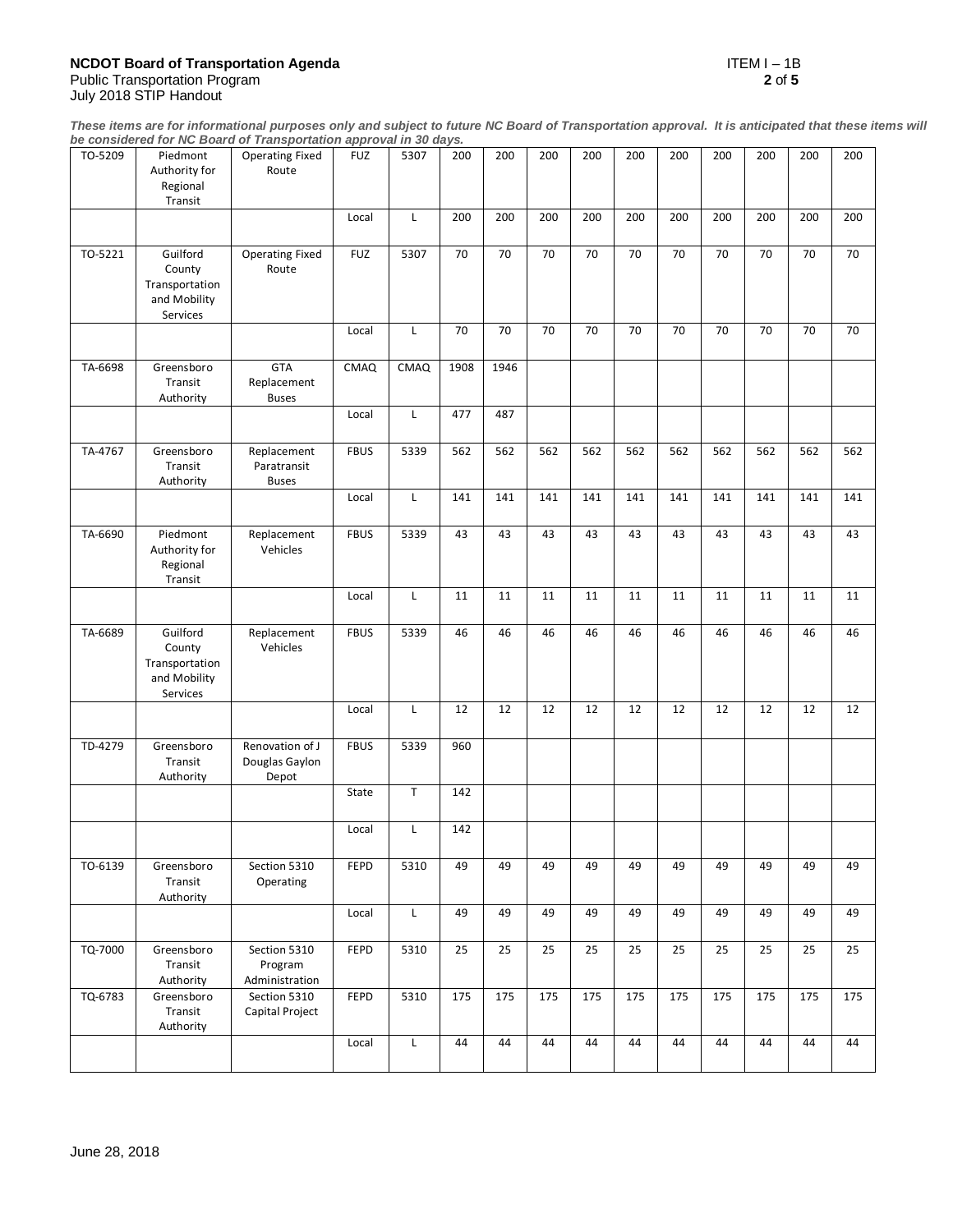## **NCDOT Board of Transportation Agenda** ITEM I – 1B Public Transportation Program **3** of **5**

**These items are for informational purposes only and subject to future NC Board of Transportation approval. It is anticipated that these items will be considered for NC Board of Transportation approval in 30 days.**

| TP_5101 | Greensboro<br>Transit<br>Authority                      | Planning<br>Assistance-5303                                                                                                                                                                                      | 5303        | 5303 | 141  | 141  | 141  | 141  | 141  | 141  | 141  | 141  | 141  | 141  |
|---------|---------------------------------------------------------|------------------------------------------------------------------------------------------------------------------------------------------------------------------------------------------------------------------|-------------|------|------|------|------|------|------|------|------|------|------|------|
|         |                                                         |                                                                                                                                                                                                                  | Local       | Г    | 18   | 18   | 18   | 18   | 18   | 18   | 18   | 18   | 18   | 18   |
| TO-6150 | Piedmont<br>Authority for<br>Regional<br>Transportation | Operating<br>Assistance                                                                                                                                                                                          | <b>FUZ</b>  | 5307 | 491  | 491  | 491  | 491  | 491  | 491  | 491  | 491  | 491  | 491  |
|         |                                                         |                                                                                                                                                                                                                  | Local       | L    | 491  | 491  | 491  | 491  | 491  | 491  | 491  | 491  | 491  | 491  |
| TG-6783 | Piedmont<br>Authority for<br>Regional<br>Transportation | Routine Capital,<br>Passenger<br>Shelters,<br>Passenger<br>Amenities, Shop<br>Equipment,<br>Spare Parts                                                                                                          | <b>FUZ</b>  | 5307 | 98   | 98   | 98   | 98   | 98   | 98   | 98   | 98   | 98   | 98   |
|         |                                                         |                                                                                                                                                                                                                  | Local       | Г    | 25   | 25   | 25   | 25   | 25   | 25   | 25   | 25   | 25   | 25   |
| TG-5126 | Winston<br>Salem-Transit                                | Operating<br>Assistance                                                                                                                                                                                          | <b>FUZ</b>  | 5307 | 1992 | 1214 | 1214 | 1214 | 1214 | 1214 | 1214 | 1214 | 1214 | 1214 |
|         |                                                         |                                                                                                                                                                                                                  | Local       | L    | 1992 | 1214 | 1214 | 1214 | 1214 | 1214 | 1214 | 1214 | 1214 | 1214 |
| TG-5241 | Winston-Salem<br>Transit                                | Preventive<br>Maintenance                                                                                                                                                                                        | <b>FUZ</b>  | 5307 | 4847 | 2337 | 2337 | 2337 | 2337 | 2337 | 2337 | 2337 | 2337 | 2337 |
|         |                                                         |                                                                                                                                                                                                                  | Local       | L    | 1212 | 585  | 585  | 585  | 585  | 585  | 585  | 585  | 585  | 585  |
| TQ-6782 | Winston-Salem<br><b>MPO</b>                             | FTA Section<br>5310 Winston-<br>Salem allocation<br>set aside for<br>Compete Grant<br>to eligible<br>agencies to<br>assist in meeting<br>the needs of low<br>income,<br>Disabled, and<br>elderly<br>populations. | <b>FEPD</b> | 5310 | 1055 | 358  | 358  | 358  | 358  | 358  | 358  | 358  | 358  | 358  |
|         |                                                         |                                                                                                                                                                                                                  | Local       | Г    | 264  | 90   | 90   | 90   | 90   | 90   | 90   | 90   | 90   | 90   |
| TD-5303 | Winston Salem<br>Transit                                | FTA Section<br>5339 Bus and<br><b>Bus Facilities</b><br>Grant                                                                                                                                                    | <b>FBUS</b> | 5339 | 1430 | 620  | 620  | 620  | 620  | 620  | 620  | 620  | 620  | 620  |
|         |                                                         |                                                                                                                                                                                                                  | Local       | L    | 312  | 110  | 110  | 110  | 110  | 110  | 110  | 110  | 110  | 110  |
| TQ-7010 | Asheville<br>Redefines<br>Transit                       | Purchase<br>Expansion<br>Vehicles for ART                                                                                                                                                                        | <b>FEPD</b> | 5310 |      |      | 33   |      |      |      |      |      |      |      |
| TQ-6186 | Asheville<br>Redefines<br>Transit                       | 5310 Traditional<br>Projects                                                                                                                                                                                     | <b>FEPD</b> | 5310 |      |      | 182  |      |      |      |      |      |      |      |
|         |                                                         |                                                                                                                                                                                                                  | Local       | Г    |      |      | 45   |      |      |      |      |      |      |      |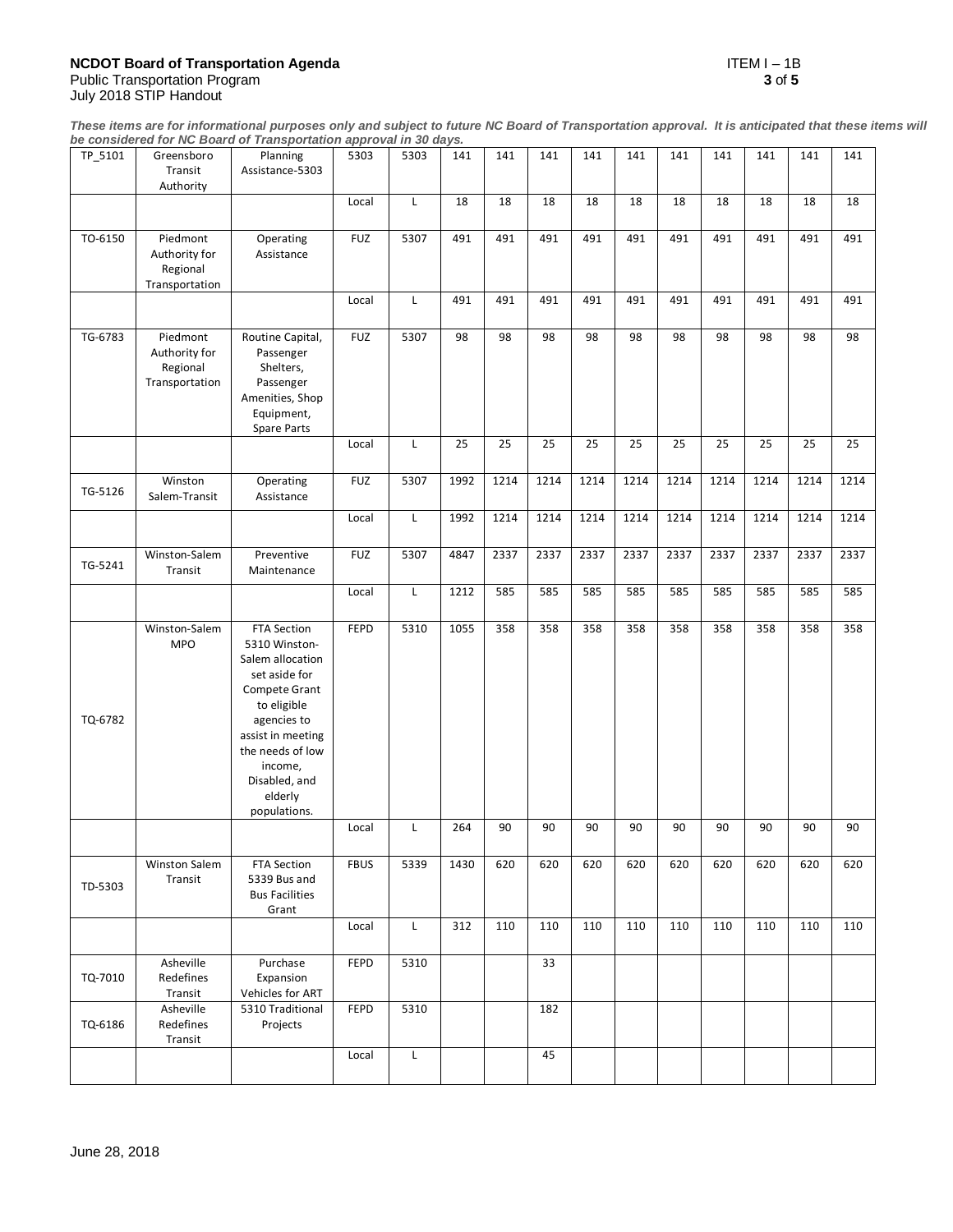# **NCDOT Board of Transportation Agenda** ITEM I – 1B Public Transportation Program **4** of **5**

July 2018 STIP Handout

**These items are for informational purposes only and subject to future NC Board of Transportation approval. It is anticipated that these items will be considered for NC Board of Transportation approval in 30 days.**

| TQ-6187 | Asheville<br>Redefines<br>Transit                       | 5310 Other<br>Projects                                                                                            | FEPD        | 5310         |     | 115 |  |  |  |  |
|---------|---------------------------------------------------------|-------------------------------------------------------------------------------------------------------------------|-------------|--------------|-----|-----|--|--|--|--|
|         |                                                         |                                                                                                                   | Local       | $\mathsf{L}$ |     | 115 |  |  |  |  |
| TM-5138 | Asheville<br>Redefines<br>Transit                       | Buncombe<br>County-Black<br>Mountain<br>Trailblazer<br>Service<br>Operating<br>Assistance                         | <b>FUZ</b>  | 5307         | 191 |     |  |  |  |  |
|         |                                                         |                                                                                                                   | Local       | L            | 191 |     |  |  |  |  |
| TM05137 | Asheville<br>Redefines<br>Transit                       | Buncombe<br>County-Black<br>Mountain<br><b>Transit Service</b><br><b>JARC Operating</b><br>Assistance             | <b>FUZ</b>  | 5307         | 128 |     |  |  |  |  |
|         |                                                         |                                                                                                                   | Local       | $\mathsf{L}$ | 128 |     |  |  |  |  |
| TM-5163 | Asheville<br>Redefines<br>Transit                       | City of Asheville<br>Administrative<br>Oversight of<br>JARC projects in<br>the Asheville<br><b>Urbanized Area</b> | <b>FUZ</b>  | 5307         | 50  |     |  |  |  |  |
| TG-6788 | Asheville<br>Redefines<br>Transit                       | Mountain<br>Projects<br>(Haywood<br>County) New<br>Deviated Fixed<br>Route Capital                                | <b>FUZ</b>  | 5307         | 68  |     |  |  |  |  |
|         |                                                         |                                                                                                                   | Local       | L            | 17  |     |  |  |  |  |
| TO-6144 | Asheville<br>Redefines<br>Transit                       | Mountain<br>Projects<br>(Haywood<br>County) New<br>Deviated Fixed<br>Route-<br>Operations.                        | <b>FUZ</b>  | 5307         | 80  |     |  |  |  |  |
|         |                                                         |                                                                                                                   | Local       | L            | 80  |     |  |  |  |  |
| TC-5101 | Western<br>Piedmont<br>Regional<br>Transit<br>Authority | Mobility<br>Manager                                                                                               | <b>FUZ</b>  | 5307         | 128 |     |  |  |  |  |
|         |                                                         |                                                                                                                   |             |              | 31  |     |  |  |  |  |
| TQ-7008 | Western<br>Piedmont<br>Regional<br>Transit<br>Authority | Program<br>Administration                                                                                         | <b>FEPD</b> | 5310         | 23  |     |  |  |  |  |